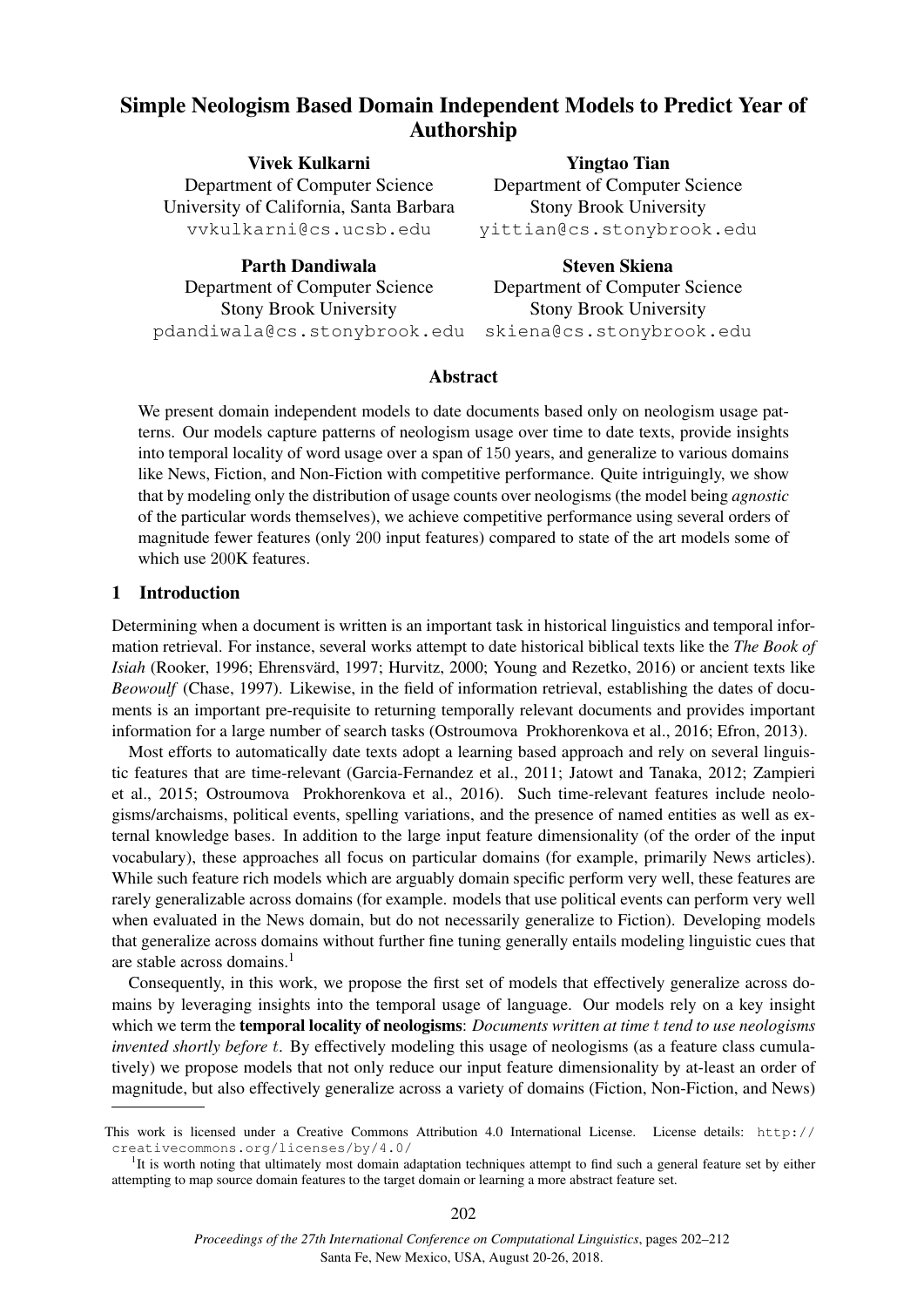Finally, if we are to win the battle that is now going on around the world between freedom and tyranny, the dramatic achievements in space which occurred in recent weeks should have made clear to us all, as did the Sputnik in 1957, the impact of this adventure on the minds of men everywhere, who are attempting to make a determination of which road they should take. Since early in my term, our efforts in space have been under review. With the advice of the Vice President, who is Chairman of the National Space Council, we have examined where we are strong and where we are not, where we may succeed and where we may not. Now it is time to take longer strides--time for a great new American enterprise-time for this nation to take a clearly leading role in space achievement, which in many ways may hold the key to our future on earth.  $0.15$ Weight Feature  $0.16$ Predicted 0.2613 1957  $0.14$ year:1968 0.1760 Sputnik  $0.12$ True vear:1961 robability 0.1460  $0.10$ tvranny 0.1346 space  $0.08$ 0.1087 freedom  $0.01$  $0.1041$ men  $0.04$ 0.0694 future  $0.0$ 

Figure 1: Sample output predictions of a Naïve Bayes model (NB) on a portion of a speech given by President John F.Kennedy in 1961. Note that this model outputs a probability distribution over years with a MAP estimate of year 1968. Note also that the model was trained *only using* Google Book Ngrams and not on the domain it is evaluated on. Finally, observe that words like 1957, Sputnik, tyranny and space were most influential in this prediction thus providing insight into linguistic patterns the model has captured only from Google Book Ngrams. Moreover, the model is generic and can be applied to multiple domains like Fiction, News or Non Fiction. This motivates our hypothesis that neologisms can be effectively used to date documents across multiple domains.

Year

without further tuning and perform competitively with more complex models that capture fine-grained linguistic cues. Intriguingly, we demonstrate that neologism-based models that use only ∼ 200 features achieve a performance within 5 units of mean absolute error (21.58 on NonFiction) over the best Naïve Bayes model (18.25 on NonFiction) which uses more than 200K features.

In a nutshell, we make the following contributions:

 $\ddot{\phantom{0}}$ 

- We propose domain independent models for the task of dating documents. We emphasize that our goal is not to necessarily outperform the state of the art domain specific models, but to demonstrate the effectiveness of simple models drawing on linguistic insights that generalize across domains.
- We leverage cumulative usage patterns of neologisms over time to propose the first set of simple generalizable models for this task while revealing insights into the cumulative usage patterns of neologisms over time.
- We empirically evaluate our models against several competing methods including neural models like LSTMs on three different domains (News, Fiction and Non Fiction).

# 2 Datasets

Here, we describe data-sets which we use for learning and evaluating our models.

Training Dataset We train all of our models using only the Google Book Ngrams dataset spanning the time 1850 − 2005. Since the Google Book Ngrams spans multiple domains, we can capture domain agnostic linguistic cues to learn generalizable models for our task. Since our neologism models need only the frequency of occurrences, the Google Book Ngrams is an ideal dataset providing not only a large sample size for robust parameter estimation but also inherently spanning multiple domains.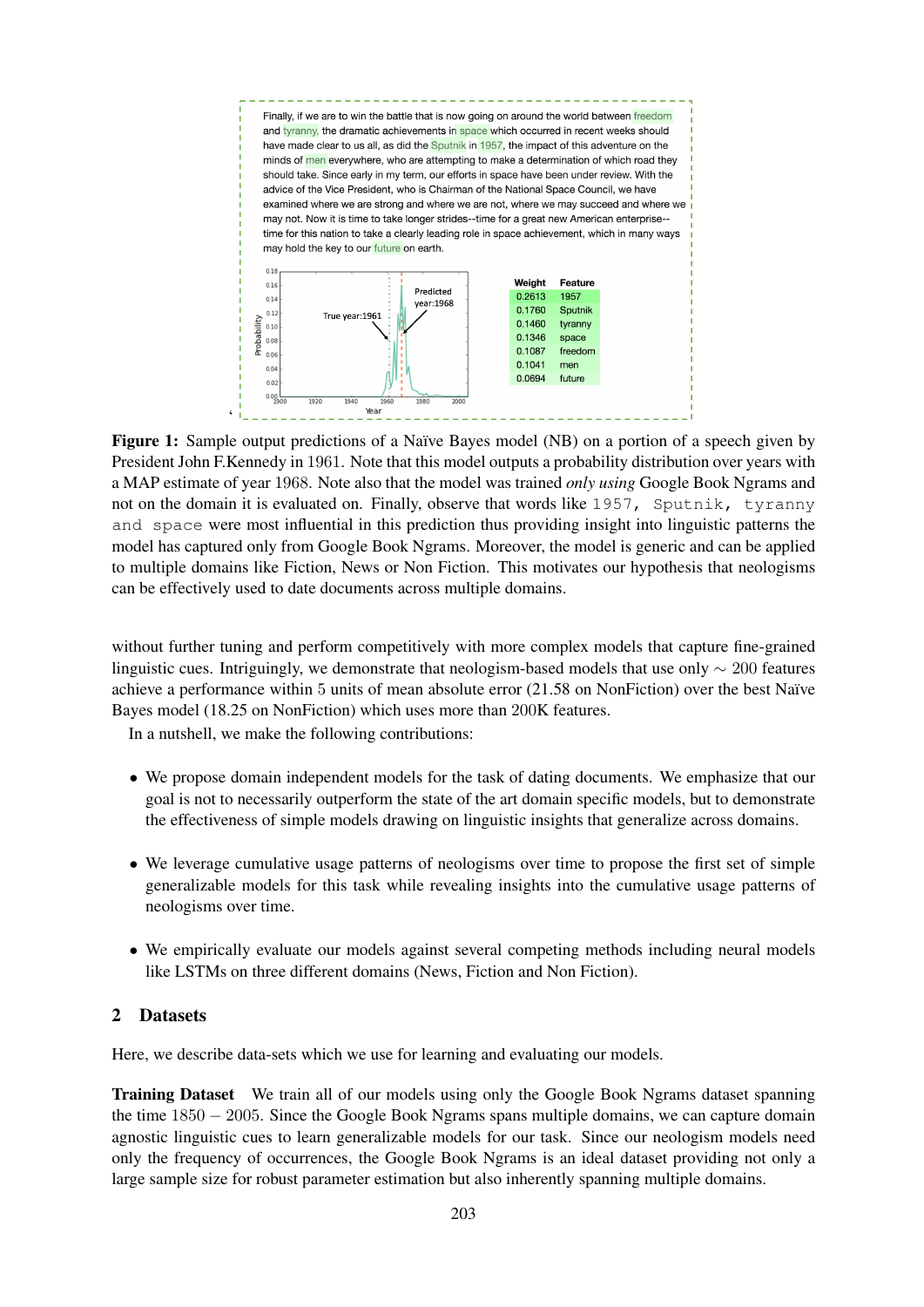**Evaluation Datasets** To evaluate our models, we consider the following datasets<sup>2</sup>:

- NYTimes: We consider a random sample of 10000 leading paragraphs of NEW YORK TIMES articles from the range  $1850 - 2005$  constructed by scraping the New York Times website. Note that this dataset is primarily from the NEWS domain.
- Corpus of Historical American English (COHA): We consider a random sample of 10000 articles from each genre, namely FICTION, NONFICTION, and NEWS from the COHA corpus (Davies, 2002). The COHA corpus is an ideal dataset to evaluate our models since it spans a wide time range, with multiple domains where the dates have been validated by human experts and is easily available for research purposes<sup>3</sup>.

We emphasize that all of our models only use the Google Book Ngrams data to learn parameters. The models are then evaluated on the evaluation datasets which span multiple domains without any further fine-tuning.

## 3 Baselines

Before we describe our proposed models, we introduce two baseline methods to evaluate against on our task.

**BOOKPROP** We estimate the probability of a document written in a given year  $y$ , by computing the fraction of books written in year  $y$  over all books written in the time period under consideration. Formally, we estimate the following probability:

$$
P(Y = y) = \frac{\#(\text{books}, y)}{\sum_{y} \#(\text{books}, y)}
$$

We estimate the number of books in English written in year  $y$ , as the number of distinct books the word the was mentioned in a given year  $y$  as per Google Book Ngrams (Michel and others, 2011) data. As expected, the distribution is skewed towards the right with more books written in the  $20<sup>th</sup>$  century than in the 18th century (see Figure 2). Given a document to date, a random sample drawn from this distribution is then taken as the predicted estimate of the date of the document. A limitation of BOOKPROP is that it does not model language.



Figure 2: Estimate of the probability of English books being from a given year using the Google Book Ngrams data. As expected, the distribution is skewed towards the right with more books written in the  $20<sup>th</sup>$  century than in the  $18<sup>th</sup>$  century.

<sup>&</sup>lt;sup>2</sup>While there has been work on dating documents (Zampieri et al., 2016; Kumar et al., 2012; Gralinski et al., 2017), there are no standard publicly available evaluation datasets in the community for this task especially spanning multiple domains in English.

<sup>&</sup>lt;sup>3</sup>We note that another option to construct such a dataset spanning multiple domains would be to use books from the HathiTrust. However, accessing a large clean dataset required institutional access unavailable to us at this point in time.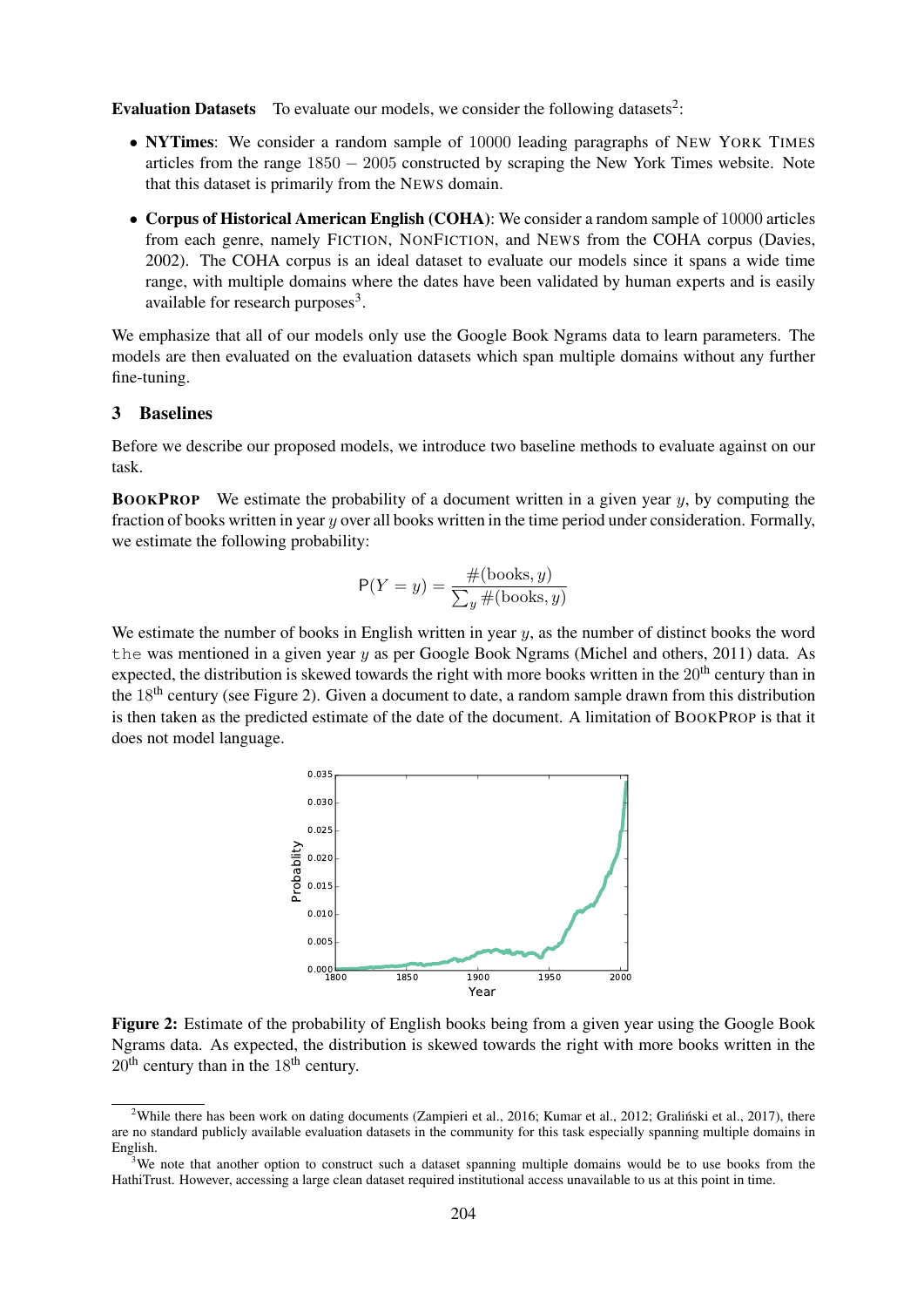| <b>Estimated Year</b><br><b>WORD</b><br><b>Actual First Usage</b>             |                                      |                                      | <b>WORD</b>                                                         |  | <b>Actual First Usage</b>                    |                                              |
|-------------------------------------------------------------------------------|--------------------------------------|--------------------------------------|---------------------------------------------------------------------|--|----------------------------------------------|----------------------------------------------|
| <b>HIV</b><br>Hitler<br>LSD<br>Obama<br><b>SARS</b><br>$\bullet$<br>$\bullet$ | 1987<br>1933<br>1955<br>2007<br>2003 | 1986<br>1934<br>1950<br>2006<br>2003 | Sputnik<br>electron<br>radio<br>television<br>transistor<br>walkman |  | 1958<br>1905<br>1904<br>1931<br>1950<br>1993 | 1957<br>1891<br>1907<br>1907<br>1948<br>1979 |

Table 1: Example cases of estimated year of popular usage (MR) and actual year of first use (FU) obtained from http://www.etymonline.com/ for different words from Google Book Ngrams data. Note that in the majority of these words, our estimated year is close to the year of first usage and shows a small lag from the year of first use as expected.



Figure 3: Figure illustrating NEO and NEOPROBBAYES on the same document which was written in 1970. NEO is easily misled by outlier words and predicts the date to be 1992 ignoring other evidence like counts of other words. NEOPROBBAYES, in contrast incorporates all observed evidence to estimate more accurately that the document was written in 1965.

NEO A more sophisticated approach to assigning dates to documents is based on the following observation: If we observe a word which first came into popular usage in a year  $y$ , then the document is very likely written after year y. A simple model based on this hypothesis is to output the year of the most recent word found in the document. For example, in Figure 1, NEO estimates the date of a document to be 1958, since it is clear that Sputnik, the most recent word used in the document, sprung into popular use in 1958.

We estimate the year in which a word came into popular usage  $MR(w)$  from Google Book Ngrams as follows: (a) Compute the cumulative usage of a word  $w$  through every year in the Google Book Ngrams. (b) Compute the first year in which the cumulative usage of the word  $w$  exceeds a small fraction  $\alpha$  (empirically set to 1/250.0) of the total cumulative usage. As an example, our method estimates  $MR(0$ bama) = 2007 while the year of actual first usage is 2006. We validate our approach on a small set of manually curated words which we show in Table 1.

Observe that for the majority of these words, our estimated year is close to the year of first usage and shows a small lag, which is expected since we seek to estimate the year in which the word came into popular usage and not its year of first usage.

While NEO serves as a strong baseline, there are two limitations of this method: (a) The document could be written long after the time period corresponding to the most recent word observed in the document. (b) It ignores evidence of other words seen in the document and bases its decision on the occurrence of a single word.

Figure 3a illustrates these drawbacks. First, note that only one word vinaya with an  $MR(w)$  in the 1990's was observed in this document. NEO is easily misled by this single erroneous estimation of  $MR(v\text{inaya})$  and estimates the date of this document to be 1992. It ignores other evidence that suggests that the document was written after 1940, but is unlikely to be written in the 1990's since words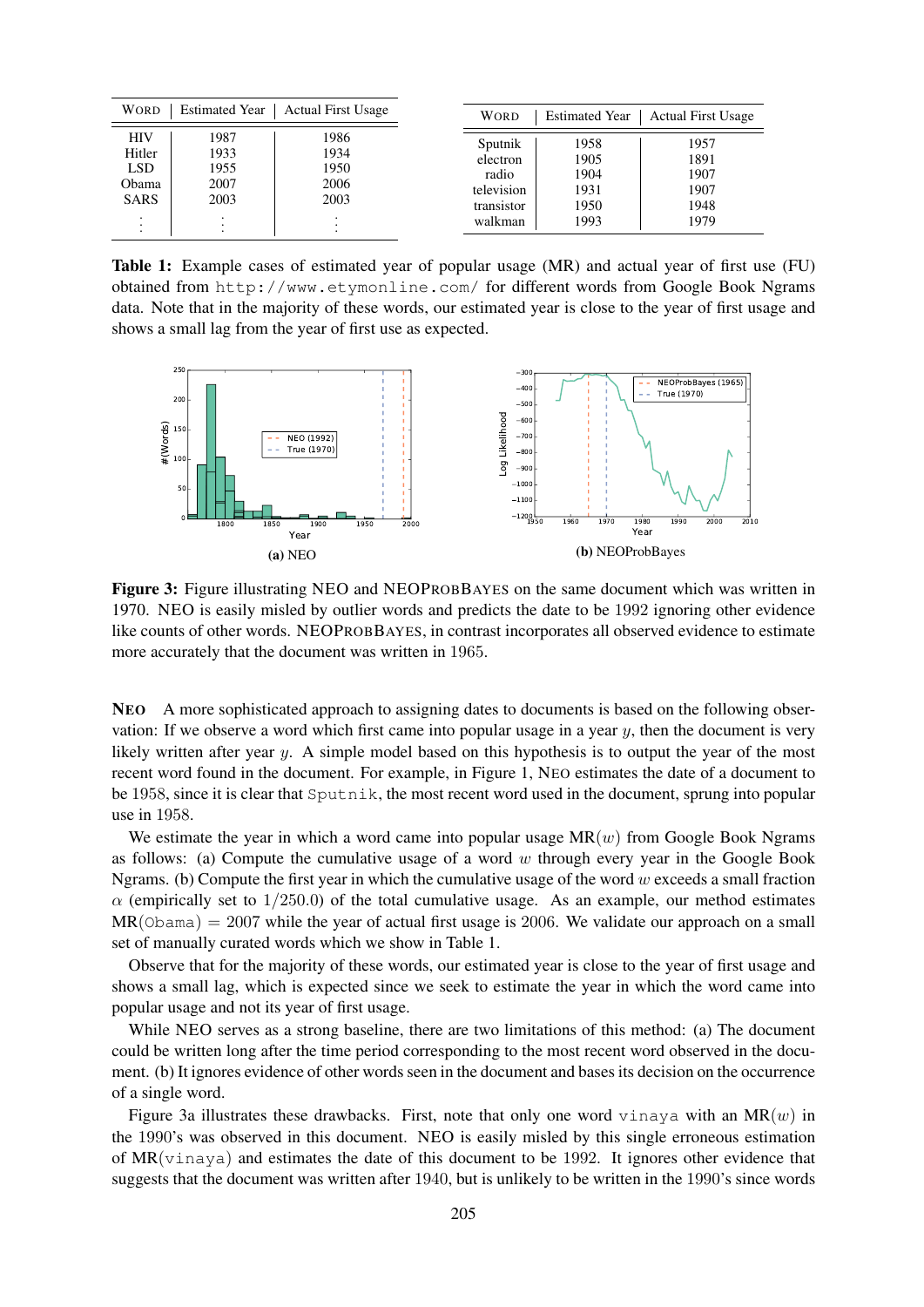with  $MR(w)$  a few decades before 1990's are not observed at all.

# 4 Proposed Neologism Based Model

We now describe a probabilistic model that effectively uses new words incorporated into popular usage to estimate when the document was written. In particular, our model computes the likelihood of observing a set of words that came into popular usage after year x given the document was written in year  $y$  to estimate when the document was written. Our method has two key steps:

- 1. Ensemble Model Construction: We construct an ensemble of probabilistic models where model  $M_i$  outputs  $P(y|X_i)$  and  $X_i$  is a discrete random variable counting the words observed in a document which came into popular usage after year *i*.
- 2. Combining Ensemble Predictions: Each model  $M_i$  outputs  $P(y|X_i)$ , so we investigate multiple methods to combine predictions from individual models.

**Ensemble Model Construction** Let  $F(o, n)$  be the probability of observing a word that came into popular usage after year o in year n, where  $n > 0$ . For every year pair  $(o, n)$ , we estimate  $F(o, n)$  from the Google Books Ngrams Corpus by computing the fraction of words with  $MR(w) > 0$  in the Google Book Ngrams of year n.

Given a text T of length N, let  $N'(i)$  denote a realization of  $X_i$  in T. Each model  $M_i$  models the probability of  $T$  written in year  $y$  based on  $X_i$  as follows:

$$
\mathsf{P}(y|X_i) \propto \begin{cases} \mathsf{P}(X_i|y)\mathsf{P}(y), & \text{if } i < y \\ 0, & \text{otherwise} \end{cases}
$$

 $P(X_i|y)$  follows a binomial distribution with success probability  $F(i, y)$  which can be computed knowing the length of the document N and  $N'(i)$  a realization of  $X_i$ . We assume the prior  $P(y)$  to be uniform.

**Combining Ensemble Predictions** Each model  $M_i$  computes a probability distribution over years, namely  $P(y|X_i)$ . We now describe three methods to combine these individual model predictions to output a final prediction:

- 1. NEOProbMean: We output the mean of individual MAP predictions as the predicted year of authorship.
- 2. NEOProbMedian: We output the median of individual MAP predictions as the predicted year of authorship.
- 3. NEOProbBayes: We use a Bayesian scheme to incorporate all the observed evidence as follows: Let  $X = \{X_i \text{ for each year } i\}$ . Specifically we compute the following:

$$
P(y|\mathbf{X}) \propto P(\mathbf{X}|y)P(y)
$$
  
= 
$$
\left(\prod_i P(X_i|y)\right)P(y)
$$

where we make the *Naïve Bayes assumption* that each  $X_i$  is independent of any other  $X_j$ , when conditioned on the year y. We output the MAP estimate of  $P(y|\mathbf{X})$  as the final prediction.

Figure 3b shows this approach for a document and also contrasts it with the baseline NEO. Observe how NEOPROBBAYES enables a more accurate prediction by incorporating observed evidence ignored by NEO.

As we will show empirically, performance of each of the above methods is a function of the length of the document it is evaluated on since the accuracy of the individual probability estimates depends on the length. <sup>4</sup> While NEOPROBBAYES is better for large documents, it is quite sensitive to errors in estimates for small documents. Therefore, NEOPROBMEDIAN and NEOPROBMEAN which are less sensitive in the presence of outliers are better than NEOPROBBAYES for short documents (100 tokens) but are outperformed by NEOPROBBAYES for larger documents (2000 tokens) when individual model estimates are much more accurate.

<sup>&</sup>lt;sup>4</sup>The larger the length, the more accurate the individual estimates.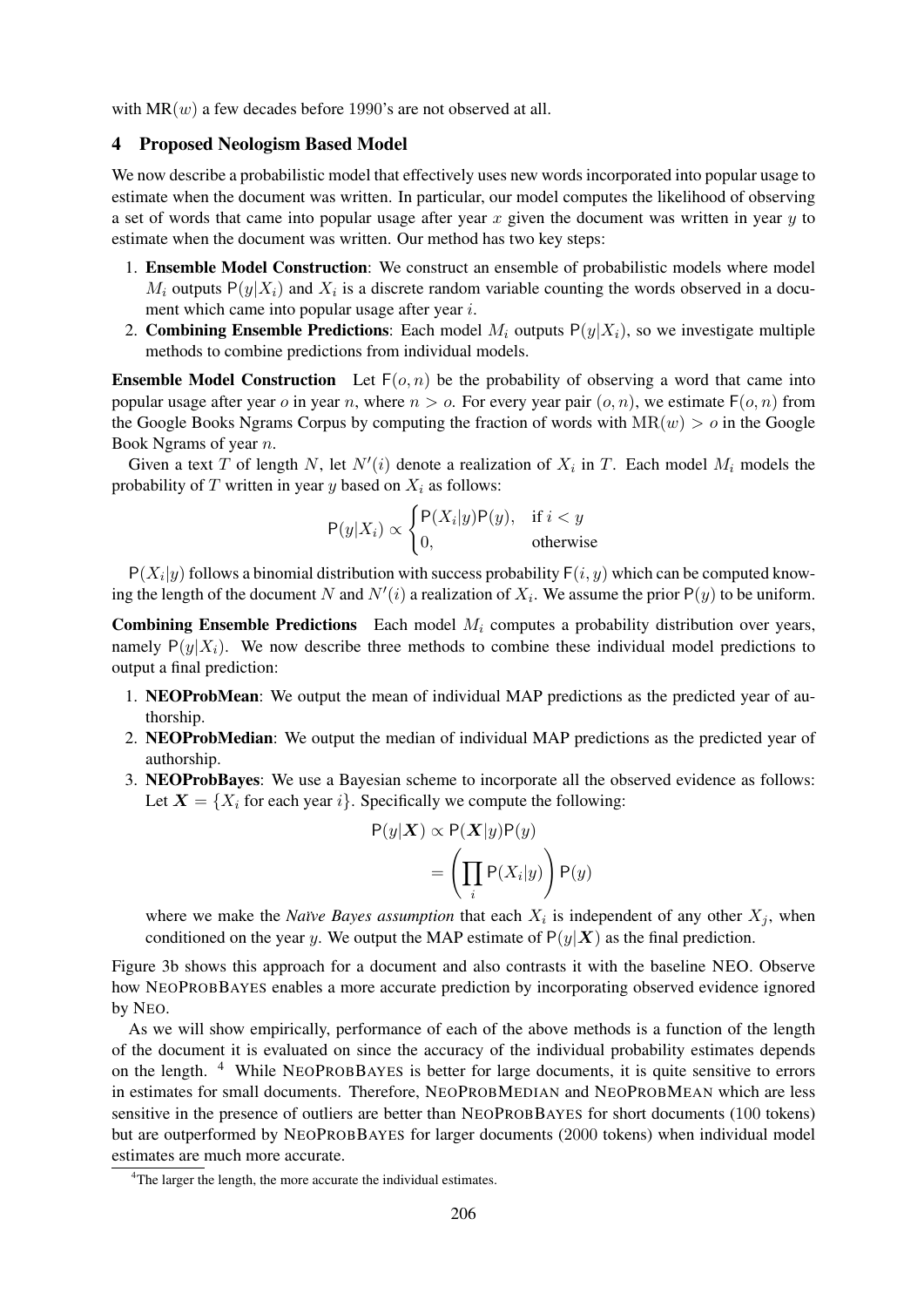#### 5 Comparison to more Feature Rich Models

To place our models in the context of prior work which use a large set of linguistic features, we consider two linguistically feature rich models. Specifically, we consider a bag-of-words based Naïve Bayes' model as well as a neural network based model NEURALDATE for this task.

#### 5.1 NA¨IVEBAYES

We consider a simple, standard Multinomial Naïve Bayes classifier learned using Google Book Ngrams to date the year a document was written. We use unigram bag-of-words (we restrict our vocabulary to 200K tokens and discard out-of-vocabulary words) features and Laplace smoothing. It is worth noting that Naïve Bayes uses 200K features which is orders of magnitude higher than NEO-Prob approaches.

#### 5.2 NEURALDATE

We propose a neural model NEURALDATE, to date texts. NEURALDATE operates on short sequences of words (n-grams), and outputs a probability distribution over years,  $P(y|x_i)$  for each ngram  $x_i$  in the document D,

Our model consists of a bi-directional LSTM with an embedding layer, two hidden layers and an output layer<sup>5</sup>. The embedding layer maps the input (one hot encoding of the word) to a dense embedding of size 200 dimensions. The implementation of the LSTM hidden layers are as described in (Graves and others, 2012) and therefore not described in this paper. The output layer is a soft-max layer over the years within the time-range considered. We use ADAM optimizer (Kingma and Ba, 2014) with a learning rate of  $\eta = 0.001$ .<sup>6</sup>

In order to date a document D, we use the model to compute  $P(y|x_i)$  for each n-gram (we use n=5) in D. We then compute  $P(y|D)$  to be the mean of these individual probability distributions. Finally, we use the MAP estimate of  $P(y|D)$  as our point estimate of the year.

Autocorrelation Regularizer The model described above does not explicitly leverage structure of the label space, namely temporal structure (linear sequential structure). Observe the high variance in probability scores around the mode in Figure 4. Therefore, for a given n-gram  $x_i$  it would be preferable to learn model parameters such that  $P(y|x_i)$  is "smooth" around any given label. This captures the insight that classes (years) in the neighborhood of a label  $l$  should be assigned probabilities similar to that assigned to  $l^2$ .

We can formalize this notion of smoothness as follows: Let  $p_l$  be the probability assigned to label l. Given a neighborhood k, let d be the vector of first order differences:  $p_i - p_{i+1}$  for  $i \in [l - k \cdots l + k]$ . We define the distribution to be L-smooth at l around neighborhood k if  $\omega(\boldsymbol{d}) = \frac{\sigma(\boldsymbol{d})}{\text{mean}(|\boldsymbol{d}|)} \leq L$ , for some small constant  $L > 0$ , where smaller values of L indicate smoother distributions.

We therefore propose to add the following cost to the original cost function:

$$
\Omega(\bm{\theta};\bm{X}^{\text{train}})=\sum_j \omega\left(\bm{d}_j\right)\,,
$$

where  $d_i$  are differences between predicted probabilities for neighboring years for example j.

In summary, the final loss function including this regularization is  $J(\theta; X^{\text{train}}, y^{\text{train}})$  +  $\alpha\Omega(\theta; \bm{X}^{\text{train}})$ , where  $J(\theta; \bm{X}^{\text{train}}, \bm{y}^{\text{train}})$  is the standard cross-entropy loss and  $\alpha$  is a hyper-parameter weighing the regularization.

Figure 4 shows the effect of incorporating label smoothness constraints in the cost function for a sample n-gram. Note that incorporating the temporal structure of labels in the cost function produces markedly smoother and realistic distributions than a model not exploiting label structure.To investigate

 $5$ While more sophisticated and complex sequence models are being developed even as we write this paper, our goal here is only to place the performance of our proposed neologism models in context of other sophisticated methods. Therefore, Bidirectional LSTMs serve as a good lower bound for complex models.

<sup>&</sup>lt;sup>6</sup>Hyper-parameter settings were chosen based on a validation set.

<sup>&</sup>lt;sup>7</sup>We initially also experimented with using mean square loss and modeling this as a regression problem, but the resulting model did not perform well empirically.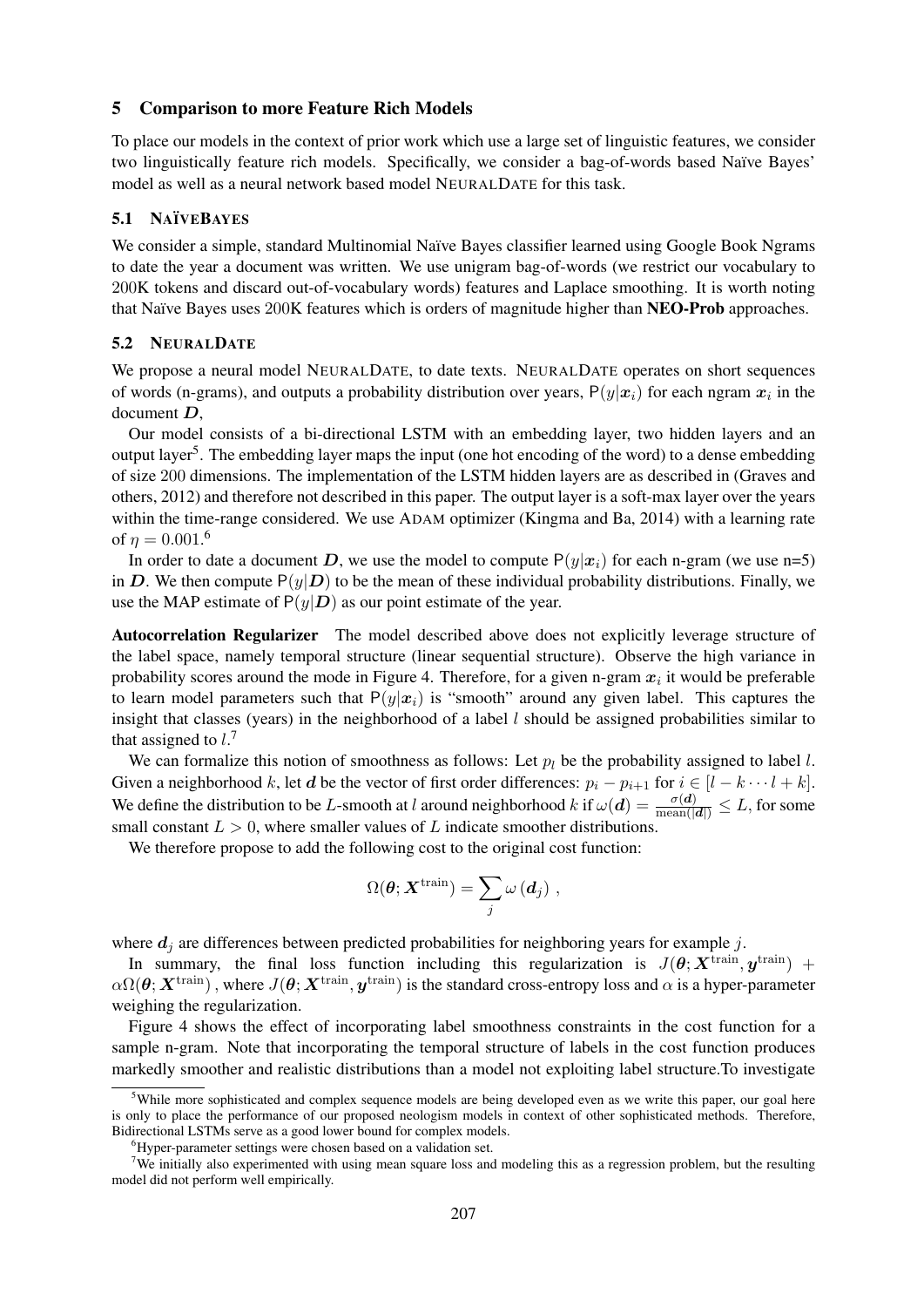

Figure 4: Predicted distribution over years for a given 5-gram (shown above the figure), motivating the need for the auto-correlation regularizer. Note that when  $\alpha = 0$ , the regularizer is disabled and the output probability distribution is very noisy and neighboring values have large variance. In contrast, when the regularizer is properly enabled ( $\alpha = 0.16$ ), observe how the output probability distribution is much smoother and neighboring probability values are more similar.



**Figure 5:** MAE from cross validation for candidates of  $\alpha$  which controls the strength of the autocorrelation regularizer. The means and the standard deviations over 20 independent runs are shown. When the model is properly regularized ( $\alpha = 0.16$ ), observe the improvements over model without regularization ( $\alpha = 0$ ). Also, note that when the model is over-regularized ( $\alpha > 0.25$ ), the performance is worse and demonstrates larger variance.

the effect of  $\alpha$ , we measure the MAE (Mean Absolute Error) over n-grams and use cross-validation by selecting  $\alpha$  from a set of candidates in [0, 0.8] (see Figure 5). Based on these observations, we set  $\alpha$  at 0.16 empirically for training our model.

### 6 Experiments

We evaluate all of our methods against several baselines on diverse data sets spanning multiple domains. We consider the time period of 1850−2005 for the purpose of dating documents and evaluate our models on the evaluation data-sets described in Section 2. Since the tasks should get easier on long documents, we measure the performance of our models as a function of the length. Since the NYTIMES dataset only consists of the first paragraph of articles (about 100 tokens on average) we use the entire paragraph for evaluation on this dataset. Tables 2 and 3 show the Mean Absolute Error (MAE) over the NYTIMES and COHA datasets, from which we make the following observations:

• Neologism Methods need relatively large documents to perform competitively: Overall, the neologism based models perform competitively with Na¨ıve Bayes using 1000 times fewer features (see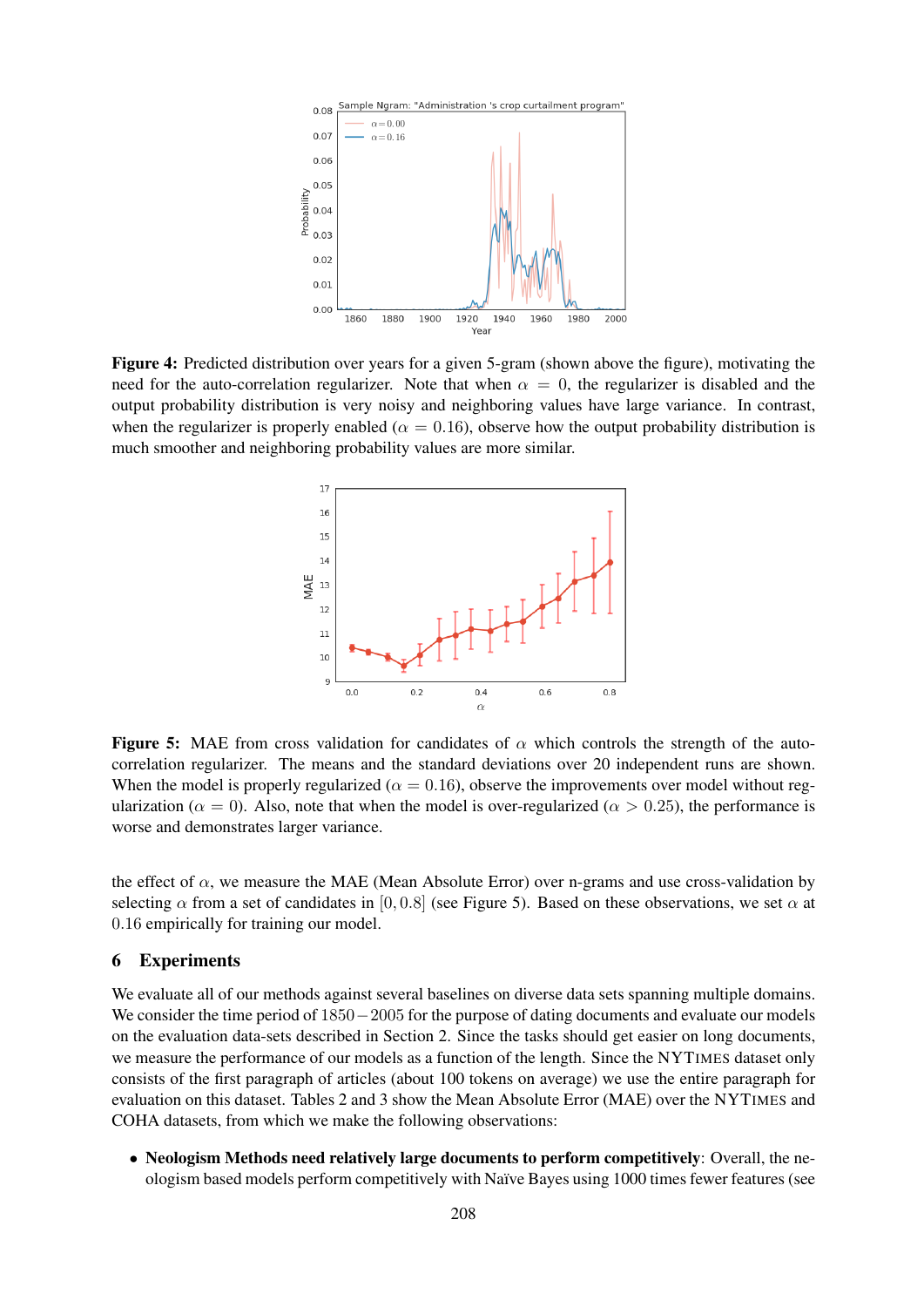| #(Tokens)             | #(Features) | <b>MAE</b> |  |
|-----------------------|-------------|------------|--|
| <b>BOOKPROP</b>       |             | 43.46      |  |
| <b>NEO</b>            | $<$ 200     | 58.77      |  |
| <b>NEOPROBMEAN</b>    | $<$ 200     | 27.55      |  |
| NEOPROBMEDIAN         | $<$ 200     | 28.22      |  |
| <b>NEOPROBBAYES</b>   | $<$ 200     | 67.14      |  |
| <b>NAÏVEBAYES</b>     | $\sim 200K$ | 23.69      |  |
| NEURALDATE (w/o reg.) | 1000        | 22.80      |  |
| <b>NEURALDATE</b>     | 1000        | 20.54      |  |

Table 2: Mean Absolute Error on New York Times data. Note that neologism based methods (highlighted) whose feature set size is much smaller, perform competitively with NAÏVEBAYES with a feature space of dimension of 200K. NEURALDATE uses a 200 dimension embedding for each word in a 5-gram and so has an effective feature input size of 1000. It is worth noting that our neologism based models do not directly rely on the actual words themselves but on the number of neologisms used at a given time thus drastically reducing the feature size while yielding competitive performance.

| #(Tokens)<br>Dataset   |                       | 100   | 500   | 1000  | 2000  |
|------------------------|-----------------------|-------|-------|-------|-------|
|                        | <b>BOOKPROP</b>       | 44.57 | 44.54 | 43.95 | 44.21 |
|                        | <b>NEO</b>            | 66.99 | 34.74 | 27.39 | 24.80 |
|                        | <b>NEOPROBMEAN</b>    | 32.40 | 30.76 | 31.45 | 31.13 |
| <b>COHA-Fiction</b>    | NEOPROBMEDIAN         | 36.90 | 32.96 | 32.03 | 31.73 |
|                        | <b>NEOPROBBAYES</b>   | 78.99 | 41.90 | 33.77 | 27.92 |
|                        | <b>NATVEBAYES</b>     | 26.61 | 23.98 | 22.62 | 21.93 |
|                        | NEURALDATE (w/o reg.) | 37.56 | 30.71 | 28.96 | 27.97 |
|                        | <b>NEURALDATE</b>     | 35.66 | 30.02 | 27.81 | 26.96 |
|                        | <b>BOOKPROP</b>       | 45.19 | 45.07 | 45.04 | 45.51 |
|                        | <b>NEO</b>            | 57.99 | 30.75 | 24.84 | 22.86 |
|                        | <b>NEOPROBMEAN</b>    | 31.13 | 26.90 | 26.02 | 25.39 |
| <b>COHA-NonFiction</b> | <b>NEOPROBMEDIAN</b>  | 30.68 | 26.60 | 25.73 | 25.13 |
|                        | <b>NEOPROBBAYES</b>   | 56.58 | 30.73 | 25.46 | 21.58 |
|                        | <b>NATVEBAYES</b>     | 24.28 | 19.83 | 18.36 | 18.25 |
|                        | NEURALDATE (w/o reg.) | 27.91 | 23.57 | 22.29 | 21.60 |
|                        | <b>NEURALDATE</b>     | 25.21 | 20.07 | 20.38 | 20.09 |
|                        | <b>BOOKPROP</b>       | 44.97 | 45.34 | 44.99 | 45.02 |
|                        | <b>NEO</b>            | 39.86 | 20.39 | 19.80 | 20.26 |
|                        | <b>NEOPROBMEAN</b>    | 24.36 | 23.40 | 23.30 | 23.31 |
| COHA-News              | <b>NEOPROBMEDIAN</b>  | 25.22 | 22.88 | 22.45 | 22.39 |
|                        | <b>NEOPROBBAYES</b>   | 48.30 | 22.79 | 20.97 | 20.82 |
|                        | <b>NATVEBAYES</b>     | 21.35 | 17.21 | 16.64 | 16.60 |
|                        | NEURALDATE (w/o reg.) | 20.40 | 16.04 | 15.43 | 15.34 |
|                        | <b>NEURALDATE</b>     | 19.30 | 15.33 | 14.72 | 14.59 |

Table 3: Mean Absolute Error of different models on COHA datasets as a function of number of tokens used for evaluation in each document. Note that our proposed neologism based methods (highlighted) use a much smaller feature set, generalize across domains without any further fine-tuning, and perform competitively with feature rich models like NAÏVEBAYES and NEURALDATE for long documents (greater than 500 tokens).

Table 2) suggesting that effective usage of neologism usage patterns can serve as strong baselines.

Furthermore, from Table 3, the baseline NEO generally performs very poorly on short documents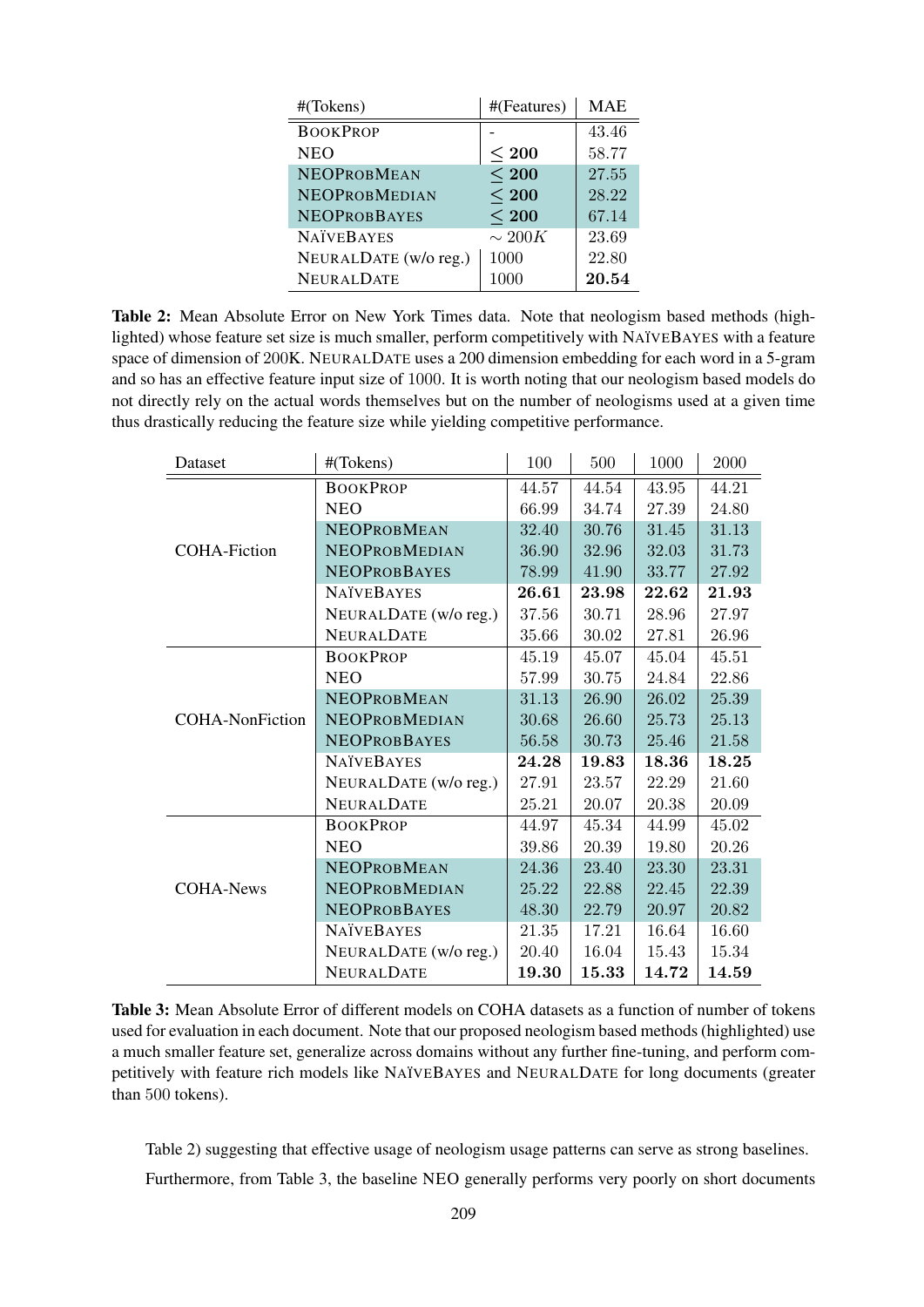(of length 100 tokens). For example, on the COHA-FICTION dataset using 100 tokens, the MAE is 66.99 compared to BOOKPROP which yields an MAE of 44.57. On short documents NEO is easily misled due to lack of effective sample size. In contrast, observe that as the length of the document increases NEO's error reduces significantly (note Table 3 that for 2000 word documents on COHA-FICTION the mean absolute error is now 24.80).

Finally, the probabilistic models we propose extending NEO also perform better than NEO especially on short documents (for example, on COHA-FICTION for documents with 100 tokens the MAE for NEOPROBMEAN is 32.40 compared to 66.99 for NEO). Similarly, NEOPROBMEAN and NEOPROBMEDIAN outperform NEOPROBBAYES on documents of up to 1000 tokens but NEO-PROBBAYES almost always outperforms all of these on documents of length 2000, suggesting that NEOPROBBAYES needs a larger sample size to make effective predictions.

• Deeper linguistic features boost performance: We finally observe that including linguistic features like the words used in a simple Naïve Bayes classifier consistently outperforms methods relying solely on neologisms. Further, observe that the NEURALDATE with the auto-correlation regularizer demonstrates superior performance over NEURALDATE without regularization. Finally, note that NEURALDATE also performs competitively and sometimes out-performs Naïve Bayes.

Altogether, our proposed neologism based models generalize well across domains, reduce the input feature size significantly while performing competitively with more complex feature rich models.

# 7 Related Work

A large body of related work on the task of automatically dating texts exists in the field of temporal information retrieval (De Jong et al., 2005; Popescu and Strapparava, 2015; Kanhabua and Nørvåg, 2009; Garcia-Fernandez et al., 2011; Niculae et al., 2014; Zampieri et al., 2015; Zampieri et al., 2016; Bamman et al., 2017; Jatowt and others, 2017; Kumar et al., 2012; Kumar, 2013; Gralinski et al., 2017). The community also has two shared tasks (Popescu and Strapparava, 2015) and (Gralinski et al., ´ 2017). However, both of these shared tasks differ from our setting. Popescu and Strapparava (2015) is a shared task for diachronic text evaluation but only focuses on the Newspaper domain in contrast to our work which focuses on generalizable models across domains. Gralinski et al. (2017) is the most recent challenge on dating texts but it focuses on Polish texts. De Jong et al. (2005) proposed using temporal language models based on unigrams to date texts on Dutch newspaper articles. Several works incorporate additional features like lexical features, part-of-speech tagging, extraction of concepts and word sense disambiguation and use external knowledge bases (Kanhabua and Nørvåg, 2009; Garcia-Fernandez et al., 2011; Niculae et al., 2014; Zampieri et al., 2015; Zampieri et al., 2016). Recently Jatowt and others (2017) propose an interactive system to estimate the age of document using moment statistics of n-grams focusing on only a qualitative analysis.

Our work is most closely related to the works of (Kumar et al., 2012), (Garcia-Fernandez et al., 2011),(Zampieri et al., 2015) and (Bamman et al., 2017). Kumar et al. (2012) propose a model for predicting the dates of documents without explicit temporal cues. This model essentially learns temporal language models on the temporal corpus where explicit temporal expressions are removed. It then assesses the likelihood of a given document under each time point to make a prediction. It thus relies on implicit temporal cues and words and typically has an input feature dimensionality of the order of the vocabulary (in this case 300K words). Furthermore, this model has only been evaluated in different settings (like predicting the mid-point of an individual's lifetime using their Wikipedia biography). Garcia-Fernandez et al. (2011) develop a model to date documents using both chronological methods with external knowledge and classification methods like using an SVM to date documents on a French Newspaper corpus while Zampieri et al. (2015) propose a ranking based approach to temporal text classification. These methods learn models on the respective domains they are evaluated on. Bamman et al. (2017) proposed bag-of words based models (using Ridge Regression as well as Naïve Bayes) to predict the date of first publication over books obtained from the Hathi Trust.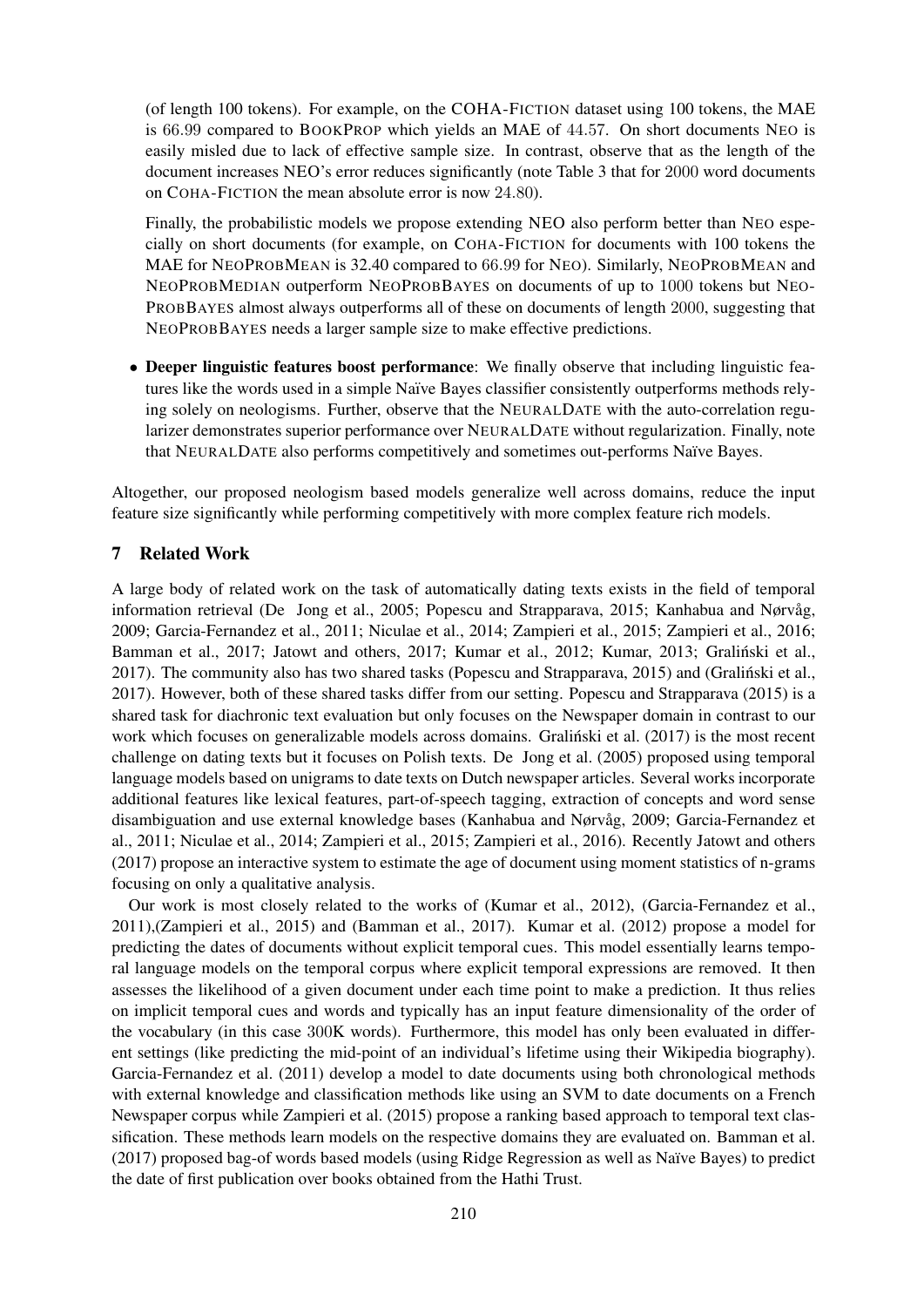Differing from these works, our proposed method seeks to learn a global model that can be applied across multiple domains without further tuning. We propose new probabilistic models to date texts by analyzing statistical patterns of the introduction of neologisms over time. Our models are simple, domain-independent, use several orders of magnitude fewer features and yet achieve competitive performance.

# 8 Conclusion

In this paper, we investigated the task of dating books on a large fine-grained time scale (spanning 150 years) through the lens of neologisms introduced over time. We propose probabilistic models that effectively analyze the usage of neologisms. We demonstrate that our methods perform competitively with models that use deeper linguistic cues (which could use a feature space of more than thousands of features). Furthermore, our models are learned using only the Google Book Ngrams, do not need any further tuning when evaluated on other domains and potentially enable researchers to obtain literary insights into the language of authors over time.

#### Acknowledgments

The authors thank the anonymous reviewers for their valuable feedback. This work was partially supported by NSF grants DBI-1355990 and IIS-1546113.

## References

- David Bamman, Michelle Carney, Jon Gillick, Cody Hennesy, and Vijitha Sridhar. 2017. Estimating the date of first publication in a large-scale digital library. In *ACM/IEEE Joint Conference on Digital Libraries (JCDL), 2017*, pages 1–10. IEEE.
- Colin Chase. 1997. *The dating of Beowulf*. Number 6. University of Toronto Press.
- Mark Davies. 2002. *The Corpus of Historical American English (COHA): 400 million words, 1810-2009*.
- Franciska De Jong, Henning Rode, and Djoerd Hiemstra. 2005. Temporal language models for the disclosure of historical text.
- Miles Efron. 2013. Query representation for cross-temporal information retrieval. In *Proceedings of the 36th international ACM SIGIR conference on Research and development in information retrieval*. ACM.
- Martin Ehrensvärd. 1997. Once again: The problem of dating biblical Hebrew. Scandinavian Journal of the Old *Testament*, 11(1).
- Anne Garcia-Fernandez, Anne-Laure Ligozat, Marco Dinarelli, and Delphine Bernhard. 2011. When was it written? Automatically determining publication dates. In *International Symposium on String Processing and Information Retrieval*. Springer.
- Filip Graliński, Rafał Jaworski, Łukasz Borchmann, and Piotr Wierzchoń. 2017. The RetroC challenge: how to guess the publication year of a text? In *Proceedings of the 2nd International Conference on Digital Access to Textual Cultural Heritage*, pages 29–34. ACM.
- Alex Graves et al. 2012. *Supervised sequence labeling with recurrent neural networks*, volume 385. Springer.
- Avi Hurvitz. 2000. Can biblical texts be dated linguistically? Chronological perspectives in the historical study of biblical hebrew. *Vetus Testamentum-Supplements 80*, 80.
- Adam Jatowt et al. 2017. Interactive system for reasoning about document age. In *CIKM*. ACM.
- Adam Jatowt and Katsumi Tanaka. 2012. Large scale analysis of changes in English vocabulary over recent time. In *CIKM*. ACM.
- Nattiya Kanhabua and Kietil Nørvåg. 2009. Using temporal language models for document dating. In *Joint European Conference on Machine Learning and Knowledge Discovery in Databases*. Springer.
- Diederik Kingma and Jimmy Ba. 2014. Adam: A method for stochastic optimization. *arXiv preprint arXiv:1412.6980*.